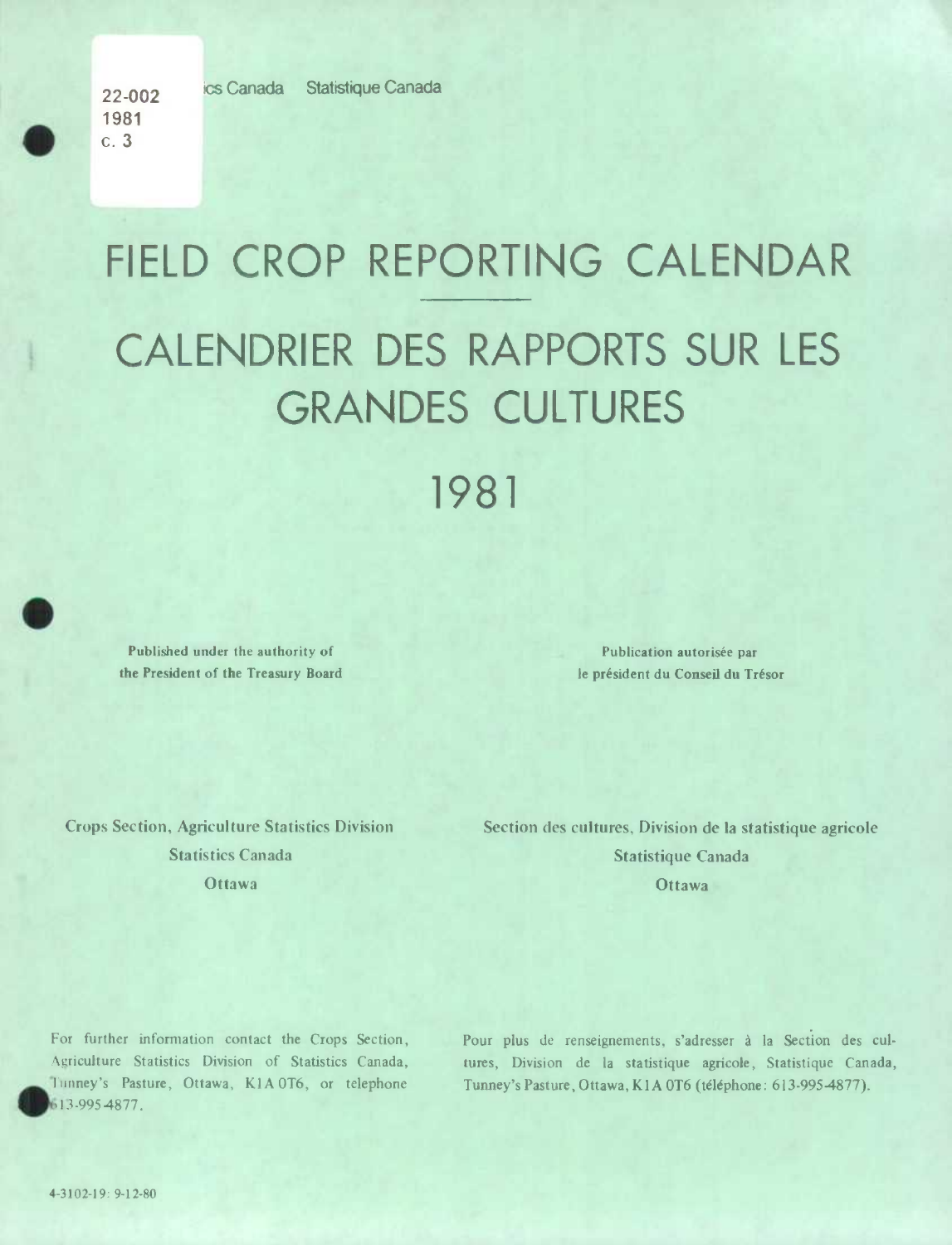Note

scheduled field crop reports to be released by the réguliers sur lea grandes cultures que Is Division de Agriculture Statistics Division of Statistics Canada statistique agricole de Statistique Canada doit publim ing during are listed and source material of the Agriculture Statistics Nivision of Statistics Canada during 1981 are listed below. All reports are issued at 3 p.m. F.S.T. or E.D.S.T. when in force.

## Nota

The dates of issue and subject matter of regularly **Leau and Lead ates de publication et le sujet des ra**pports issued at 3 p.m. F.S.T. or F.D.S.T. when in force. publies à 3 heures de l'après-nidi, H.N.E. ou H.A.F..<br>lorsque celle-ci est en vigueur.

|                |              | Day                       | Title                                                                                                                          |
|----------------|--------------|---------------------------|--------------------------------------------------------------------------------------------------------------------------------|
| No.            | Date         | Jour                      | Titre                                                                                                                          |
|                | 1981         |                           |                                                                                                                                |
|                | January 23   | Friday                    | SUMMERFALLOW AND STUBBLE, AREA AND YIELD OF SPECIFIED CROPS, PRAIRIE<br>PROVINCES, 1980.                                       |
|                | 23 janvier   | vendredi                  | Superficie ensemencée et rendement de certaines grandes cultures<br>sur jachères et sur chaumes, Provinces des Prairies, 1980. |
| $\overline{2}$ | April 3      | Friday                    | MARCH INTENTIONS OF PRINCIPAL FIELD CROP AREA, CANADA                                                                          |
|                | $3$ $avr11$  | vendredi                  | Superficie projetée en mars des principales grandes cultures, Canada.                                                          |
| 3              | April 24     | <b>Friday</b>             | STOCKS OF GRAIN AT MARCH 31.                                                                                                   |
|                | $24$ $avr11$ | vendredi                  | Stocks de céréales au 31 mars.                                                                                                 |
| å.             | June 26      | Friday                    | PRELIMINARY ESTIMATES OF CROP AND SUMMERFALLOW AREA, CANADA.                                                                   |
|                | $26$ juin    | vendredi                  | Estimation provisoire de la superficie des cultures et des jachères,<br>Canada.                                                |
| 5              | August 21    | Friday                    | STOCKS OF GRAIN AT JULY 31.                                                                                                    |
|                | $21$ août    | vendredi                  | Stocks de cérésles au 31 juillet.                                                                                              |
| 6              | September 4  | Friday                    | AUGUST FORECAST OF PRODUCTION OF PRINCIPAL FIELD CROPS, CANADA.                                                                |
|                | 4 septembre  | vendred1                  | Prévisions d'août de la production des principales grandes cultures,<br>Canada.                                                |
| $\overline{7}$ | October 2    | Fridsy                    | SEPTEMBER FORECAST OF PRODUCTION OF PRINCIPAL FIELD CROPS, CANADA.                                                             |
|                | 2 octobre    | vendredi                  | Prévisions de septembre de la production des principales grandes cultures,<br>Canada.                                          |
| 8              | November     | (Dste is<br>flexible)     | NOVEMBER ESTIMATE OF PRODUCTION OF PRINCIPAL FIELD CROPS, CANADA.                                                              |
|                | novembre     | (La date)<br>peut varier) | Estimation de novembre de la production des principales grandes cultures,<br>Canada.                                           |

4-3102-19

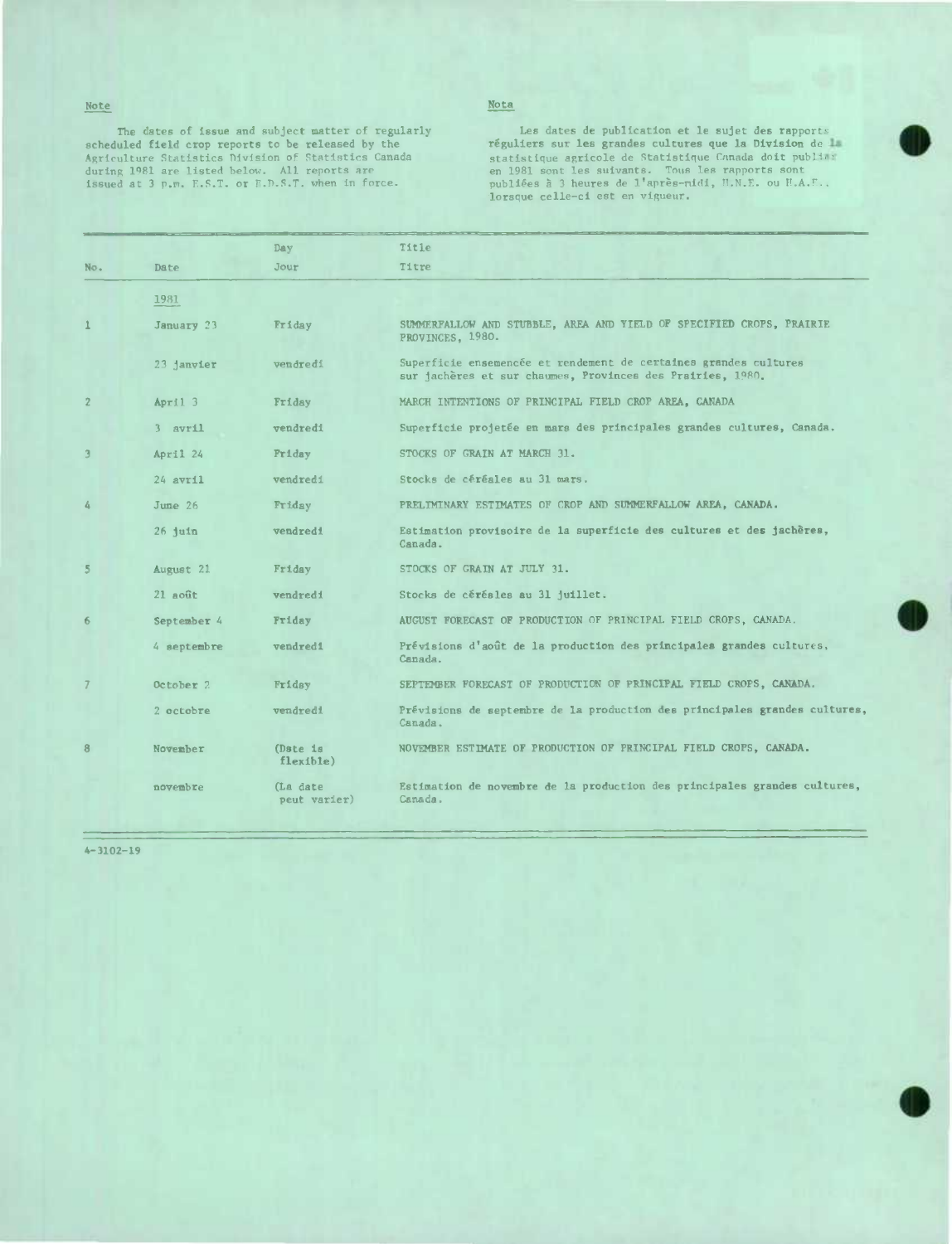|                                                           |                                                                                                                                       | 1981                                                                                                                                                                             |                                                                |                                                                                                                                                     |                                                            |  |  |  |  |  |
|-----------------------------------------------------------|---------------------------------------------------------------------------------------------------------------------------------------|----------------------------------------------------------------------------------------------------------------------------------------------------------------------------------|----------------------------------------------------------------|-----------------------------------------------------------------------------------------------------------------------------------------------------|------------------------------------------------------------|--|--|--|--|--|
| <b>JANUARY</b>                                            | <b>JANVIER</b>                                                                                                                        | <b>FEBRUARY</b>                                                                                                                                                                  | <b>FEVRIER</b>                                                 | <b>MARCH</b>                                                                                                                                        | <b>MARS</b>                                                |  |  |  |  |  |
| $S/D$ M.L.<br>-5<br>6<br>$\overline{4}$<br>11 12 13 14 15 | T/M W/M<br>$\overline{2}$<br>3<br>9<br>10<br>8<br>16 17<br>18 19 20 21 22 23 24<br>25 26 27 28 29 30 31                               | S D<br><b>W/M</b><br>$\overline{2}$<br>3<br>4<br>9<br>8<br>10<br>11<br>15 16<br>17 18<br>22 23 24 25 26 27 28                                                                    | S/S<br>6<br>$\mathcal{T}$<br>5<br>1213<br>14<br>19 20<br>21    | S/D M<br>2<br>3<br>4<br>9<br>8<br>10<br>15 16<br>17 18<br>22 23 24 25 26 27 28<br>29 30 31                                                          | 6<br>5<br> 13<br>12<br> 14<br>19<br>21<br>-20              |  |  |  |  |  |
| <b>APRIL</b>                                              | <b>AVRIL</b>                                                                                                                          | <b>MAY</b>                                                                                                                                                                       | <b>MAI</b>                                                     | JUNE                                                                                                                                                | <b>JUIN</b>                                                |  |  |  |  |  |
| T/M W/M<br>S/D M/L<br>5<br>12 13 14 15<br>26 27 28 29 30  | S/S<br>F/V<br>3<br>$\overline{4}$<br>$\overline{2}$<br>8<br>9<br>10<br>11<br>16<br>17 18<br>19 20 21 22 23 24 25                      | S D M L T/M W M<br>6<br>$\mathbf{3}$<br>$4\overline{5}$<br>10<br>$\frac{24}{31}$ 25 26 27 28 29 30                                                                               | S/S<br>$\overline{2}$<br>8<br>9 <sup>°</sup><br>12 13 14 15 16 | $S/D$ $M/L$<br>T/M W-M<br>2<br>3<br>8<br>9<br>10<br>$7\phantom{.}$<br>14 15 16 17 18 19 20<br>17 18 19 20 21 22 23 21 22 23 24 25 26 27<br>28 29 30 | S'S<br>6<br>5<br>$\overline{4}$<br>13<br>12                |  |  |  |  |  |
| <b>JULY</b>                                               | <b>JUILLET</b>                                                                                                                        | <b>AUGUST</b>                                                                                                                                                                    | AOUT                                                           | <b>SEPTEMBRE</b><br><b>SEPTEMBER</b>                                                                                                                |                                                            |  |  |  |  |  |
| S/D M/L T/M W/M<br>5<br>6<br>$\overline{7}$               | $F/V$ S/S<br>3<br>$\overline{2}$<br>$\overline{4}$<br>8<br>9<br>1011<br>16<br>1718<br>15<br>19 20 21 22 23 24 25<br>26 27 28 29 30 31 | SD ML TIM W/M T/J F/V S/S<br>$2^{\circ}$<br>$3\quad 4$<br>-5<br>910<br>$\vert$ 11<br>16 17 18 19 20 21 22 20 21 22 23 24 25 26<br>$\frac{23}{30}$ $\frac{24}{31}$ 25 26 27 28 29 | 8<br>6<br>7<br>14, 15<br>1213                                  | S D M/L<br>TM WM<br>$\overline{2}$<br>8<br>9<br>6<br>13 14 15 16<br>27 28 29 30                                                                     | 3<br>5<br>4<br>19<br>-18                                   |  |  |  |  |  |
| <b>OCTOBER</b>                                            | <b>OCTOBRE</b>                                                                                                                        | NOVEMBER NOVEMBRE                                                                                                                                                                |                                                                | <b>DECEMBER</b>                                                                                                                                     | <b>DÉCEMBRE</b>                                            |  |  |  |  |  |
| $4\quad 5$                                                | S/D M/L T/M W/M T/U F/V S/S<br>$\mathbf{3}$<br>$\overline{2}$<br>6 7 8 9 10<br>11 12 13 14 15 16 17<br>25 26 27 28 29 30 31           | S/D M/L T/M W/M T/J F/V S/S<br>1 2 3 4 5 6 7<br>8 9 10 11 12 13 14<br>15 16 17 18 19 20 21<br>18 19 20 21 22 23 24 22 23 24 25 26 27 28<br>29 30                                 |                                                                | S/D MIL T.M W/M TU<br>6 7 8<br>13 14 15 16 17 18 19<br>27 28 29 30 31                                                                               | FIV SS<br>2 3 4 5<br>9<br>10 11 12<br>20 21 22 23 24 25 26 |  |  |  |  |  |

**0**